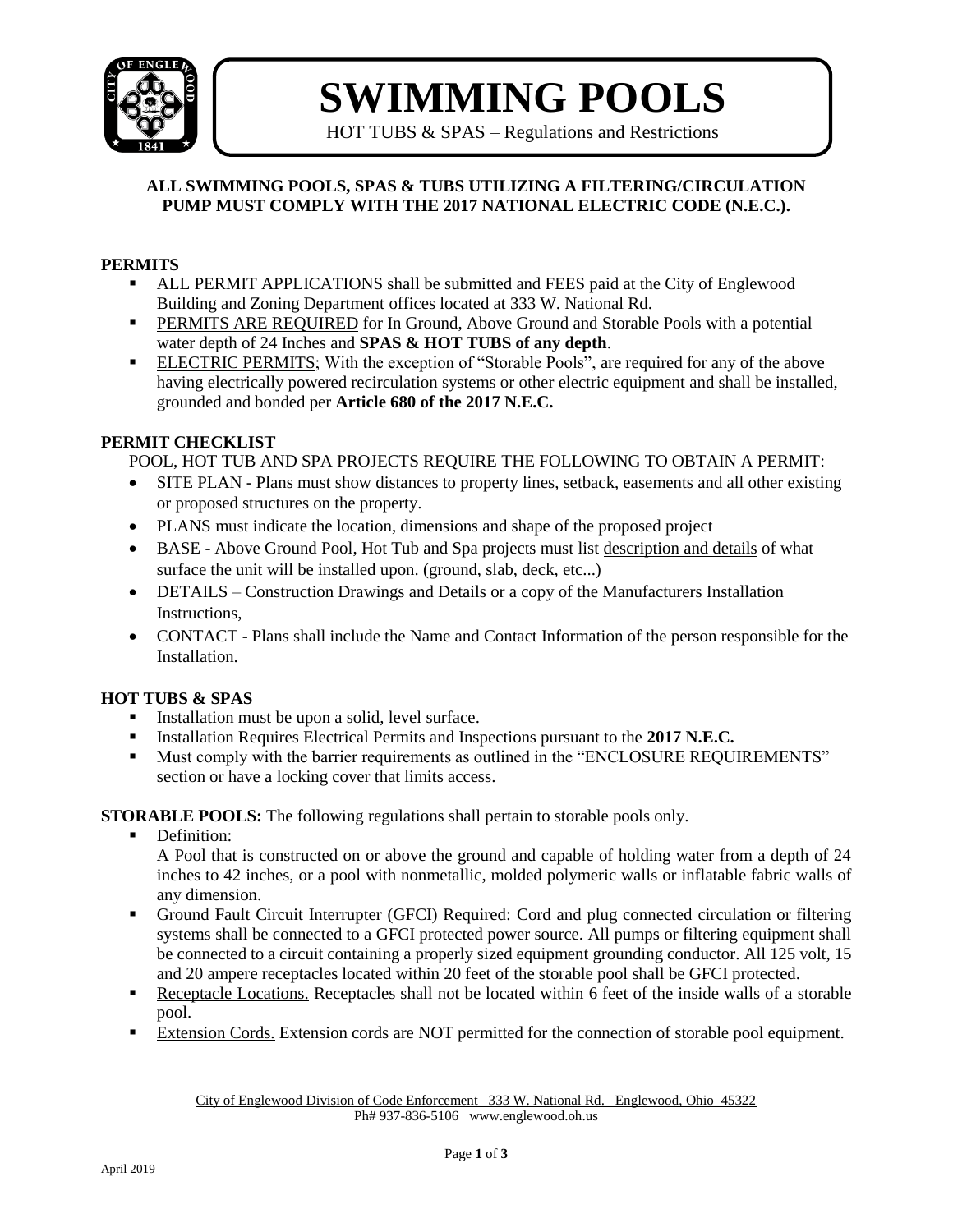

# **SWIMMING POOLS**

HOT TUBS & SPAS – Regulations and Restrictions

#### **LOCATION**

Swimming pools SHALL NOT be located in a front yard, side yard, easement or:

- Less than 5 feet from property line or Fence/barrier.
- Within 10 feet of the Principal Structure.
- Within 10 feet of overhead or 5 feet of underground electric utility lines. (See diagram on page 2)

### **Overhead Electrical Wires – 10' minimum from edge of water Underground Electrical Wires – 5' minimum from edge of water**



### **ENCLOSURE REQUIREMENTS**

All swimming pools and Hot Tub/Spas are required to have a fence or barrier meeting the following requirements:

- BARRIER MUST BE IN PLACE BEFORE FILLING POOL WITH WATER.
- Barriers shall not be less than 48 inches in height or more than 2 inches off the ground.
- Barriers must have gates, doors or covers, capable of being latched and/or locked when the pool/spa is not in use.
- Openings in barriers shall not be larger than 4 inches at their least dimension.
- If the barrier has a solid surface, the barrier shall be constructed with the structural framing members, horizontal and vertical, on the side facing the interior of the property.
- Above ground pools equipped with an elevated deck with a ladder which is capable of being secured in an "UP" position when not in use, shall be permitted. Provided that the degree of protection is not less than the protection afforded by the enclosure, gate and latch described above.